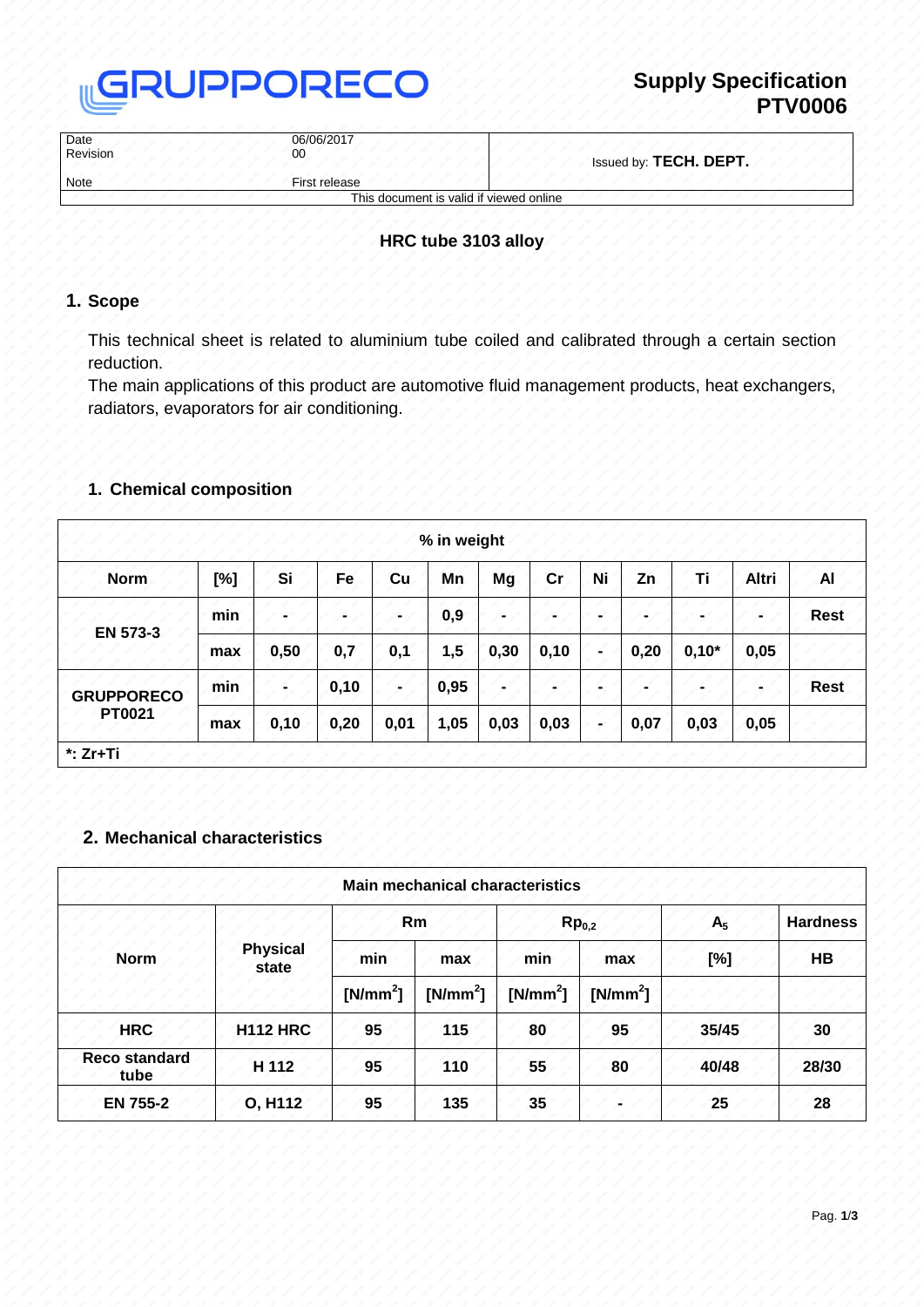

| Date<br>Revision | 06/06/2017<br>00                        | Issued by: TECH. DEPT. |
|------------------|-----------------------------------------|------------------------|
| <b>Note</b>      | First release                           |                        |
|                  | This document is valid if viewed online |                        |

### **3. Dimensional characteristics**

| <b>Dimensional tolerances</b> |                                |                     |                 |  |
|-------------------------------|--------------------------------|---------------------|-----------------|--|
| <b>Diameters range</b>        | <b>Extruded</b><br>tube (H112) | Drawn tube<br>(H14) | <b>HRC</b> tube |  |
| $2 - 10$ mm                   | $+/-0.08$                      | $+/-0.04$           | $+/-0.05$       |  |
| $10 - 18$ mm                  | $+/-0.10$                      | $+/-0.05$           | $+/-0.05$       |  |
| $18 - 30$ mm                  | $+/-0.13$                      | $+/-0.05$           | $+/-0.05$       |  |

#### **4. Surface characteristics**

| Main values of surface roughness |                       |                  |                  |  |  |
|----------------------------------|-----------------------|------------------|------------------|--|--|
| <b>References</b>                | <b>Physical state</b> | <b>RT Micron</b> | <b>Ra Micron</b> |  |  |
| <b>HRC</b>                       | <b>H112 HRC</b>       | <b>Max. 6</b>    | Max. 0.5         |  |  |
| <b>Reco standard tube</b>        | H 112                 | 6/12.5           | 0.5/1.6          |  |  |
| <b>Automotive</b><br>request     | O, H112               | Max 12.5         | Max. 1.6         |  |  |

#### **5. Corrosion resistance chracteristics**

#### **Main corrosion resistance values**

| <b>Reference</b>              | <b>Physical state</b> | Swaat chamber resistance hours<br>ASTM G85 - part A3 |  |  |
|-------------------------------|-----------------------|------------------------------------------------------|--|--|
|                               |                       |                                                      |  |  |
| <b>HRC</b>                    | <b>H112 HRC</b>       | $1100 - 1600$ (*)                                    |  |  |
| Direct press extrusion tube   | H 112                 | <b>Min. 700</b>                                      |  |  |
| Indirect press extrusion tube | H 112                 | $300 - 700$                                          |  |  |
| Europe automotive requst      | H <sub>112</sub>      | <b>Min. 500</b>                                      |  |  |